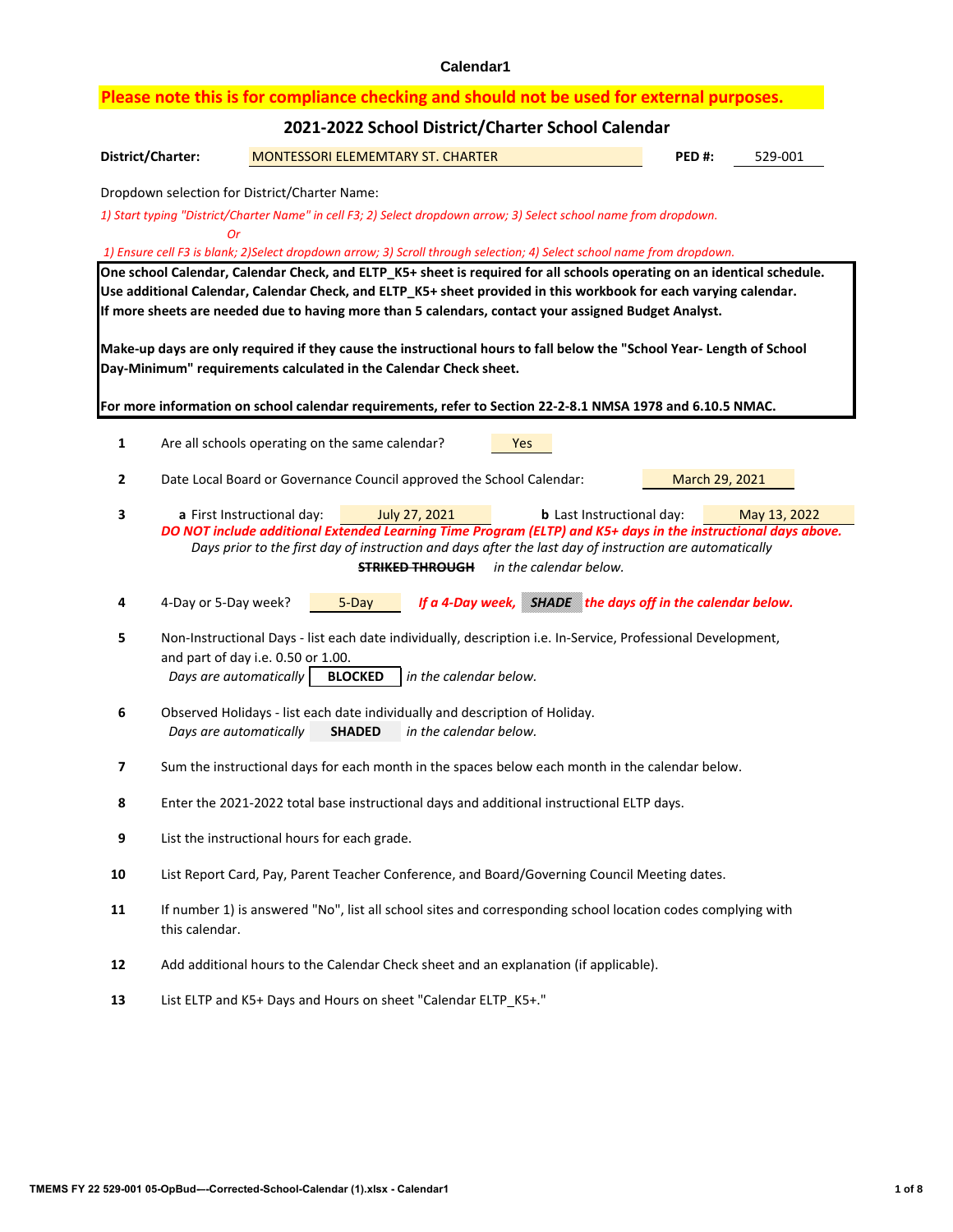### **Please note this is for compliance checking and should not be used for external purposes.**

### **2021-2022 School District/Charter School Calendar**

**District/Charter: PED #:** MONTESSORI ELEMEMTARY ST. CHARTER 529-001

| List each date individually |                                |                             |            |                            |                           |                                            |  |  |  |  |  |
|-----------------------------|--------------------------------|-----------------------------|------------|----------------------------|---------------------------|--------------------------------------------|--|--|--|--|--|
|                             | <b>Non-Instructional Days</b>  |                             |            | <b>Holidays</b>            | <b>Early Release Days</b> |                                            |  |  |  |  |  |
| Date                        | In-Service/<br><b>Prof Dev</b> | Part of Day<br>(0.50, 1.00) | Date       | <b>Holiday Description</b> | Date                      | <b>Early Release</b><br><b>Description</b> |  |  |  |  |  |
| 8/27/2021                   | <b>Prof Dev</b>                | 0.50                        | 9/6/2021   | <b>Labor Day</b>           | 8/27/2021                 | <b>Prof Dev</b>                            |  |  |  |  |  |
| 9/17/2021                   | <b>Prof Dev</b>                | 0.50                        | 10/4/2021  | <b>Fall Break</b>          | 9/17/2021                 | <b>Prof Dev</b>                            |  |  |  |  |  |
| 1/3/2022                    | <b>Prof Dev</b>                | 1.00                        | 10/5/2021  | <b>Fall Break</b>          | 2/18/2022                 | <b>Prof Dev</b>                            |  |  |  |  |  |
| 2/18/2022                   | <b>Prof Dev</b>                | 0.50                        | 10/6/2021  | <b>Fall Break</b>          | 4/15/2022                 | <b>Prof Dev</b>                            |  |  |  |  |  |
| 4/15/2022                   | <b>Prof Dev</b>                | 0.50                        | 10/7/2021  | <b>Fall Break</b>          | 5/6/2022                  | <b>Prof Dev</b>                            |  |  |  |  |  |
| 5/6/2022                    | <b>Prof Dev</b>                | 0.50                        | 10/8/2021  | <b>Fall Break</b>          | 10/22/2021                | <b>Prof Dev</b>                            |  |  |  |  |  |
| 10/22/2021                  | <b>Prof Dev</b>                | 0.50                        |            |                            |                           |                                            |  |  |  |  |  |
|                             |                                |                             |            |                            |                           |                                            |  |  |  |  |  |
|                             |                                |                             | 11/24/2021 | <b>Thanksgiving break</b>  |                           |                                            |  |  |  |  |  |
|                             |                                |                             | 11/25/2021 | <b>Thanksgiving break</b>  |                           |                                            |  |  |  |  |  |
|                             |                                |                             | 11/26/2021 | Thanksgiving break         |                           |                                            |  |  |  |  |  |
|                             |                                |                             | 12/20/2021 | <b>Christmas Break</b>     |                           |                                            |  |  |  |  |  |
|                             |                                |                             | 12/21/2021 | <b>Christmas Break</b>     |                           |                                            |  |  |  |  |  |
|                             |                                |                             | 12/23/2021 | <b>Christmas Break</b>     |                           |                                            |  |  |  |  |  |
|                             |                                |                             | 12/24/2021 | <b>Christmas Break</b>     |                           |                                            |  |  |  |  |  |
|                             |                                |                             | 12/27/2021 | <b>Christmas Break</b>     |                           |                                            |  |  |  |  |  |
|                             |                                |                             | 12/28/2021 | <b>Christmas Break</b>     |                           |                                            |  |  |  |  |  |
|                             |                                |                             | 12/29/2021 | <b>Christmas Break</b>     |                           |                                            |  |  |  |  |  |
|                             |                                |                             | 12/30/2021 | <b>Christmas Break</b>     |                           |                                            |  |  |  |  |  |
|                             |                                |                             | 12/31/2021 | <b>Christmas Break</b>     |                           |                                            |  |  |  |  |  |
|                             |                                |                             | 1/17/2022  | <b>MLK Day</b>             |                           |                                            |  |  |  |  |  |
|                             |                                |                             | 3/21/2022  | <b>Spring Break</b>        |                           |                                            |  |  |  |  |  |
|                             |                                |                             | 3/22/2022  | <b>Spring Break</b>        |                           |                                            |  |  |  |  |  |
|                             |                                |                             | 3/23/2022  | <b>Spring Break</b>        |                           |                                            |  |  |  |  |  |
|                             |                                |                             | 3/24/2022  | <b>Spring Break</b>        |                           |                                            |  |  |  |  |  |
|                             |                                |                             | 3/25/2022  | <b>Spring Break</b>        |                           |                                            |  |  |  |  |  |
|                             |                                |                             | 12/22/2021 | <b>Christmas Break</b>     |                           |                                            |  |  |  |  |  |
|                             |                                |                             |            |                            |                           |                                            |  |  |  |  |  |
|                             |                                |                             |            |                            |                           |                                            |  |  |  |  |  |
|                             |                                |                             |            |                            |                           |                                            |  |  |  |  |  |
|                             |                                |                             |            |                            |                           |                                            |  |  |  |  |  |
|                             |                                |                             |            |                            |                           |                                            |  |  |  |  |  |
|                             |                                |                             |            |                            |                           |                                            |  |  |  |  |  |
|                             |                                |                             |            |                            |                           |                                            |  |  |  |  |  |
|                             |                                |                             |            |                            |                           |                                            |  |  |  |  |  |
|                             |                                |                             |            |                            |                           |                                            |  |  |  |  |  |
|                             |                                |                             |            |                            |                           |                                            |  |  |  |  |  |
|                             |                                |                             |            |                            |                           |                                            |  |  |  |  |  |
|                             |                                |                             |            |                            |                           |                                            |  |  |  |  |  |
|                             |                                |                             |            |                            |                           |                                            |  |  |  |  |  |
|                             |                                |                             |            |                            |                           |                                            |  |  |  |  |  |
|                             |                                |                             |            |                            |                           |                                            |  |  |  |  |  |
|                             |                                |                             |            |                            |                           |                                            |  |  |  |  |  |
|                             |                                |                             |            |                            |                           |                                            |  |  |  |  |  |
|                             |                                |                             |            |                            |                           |                                            |  |  |  |  |  |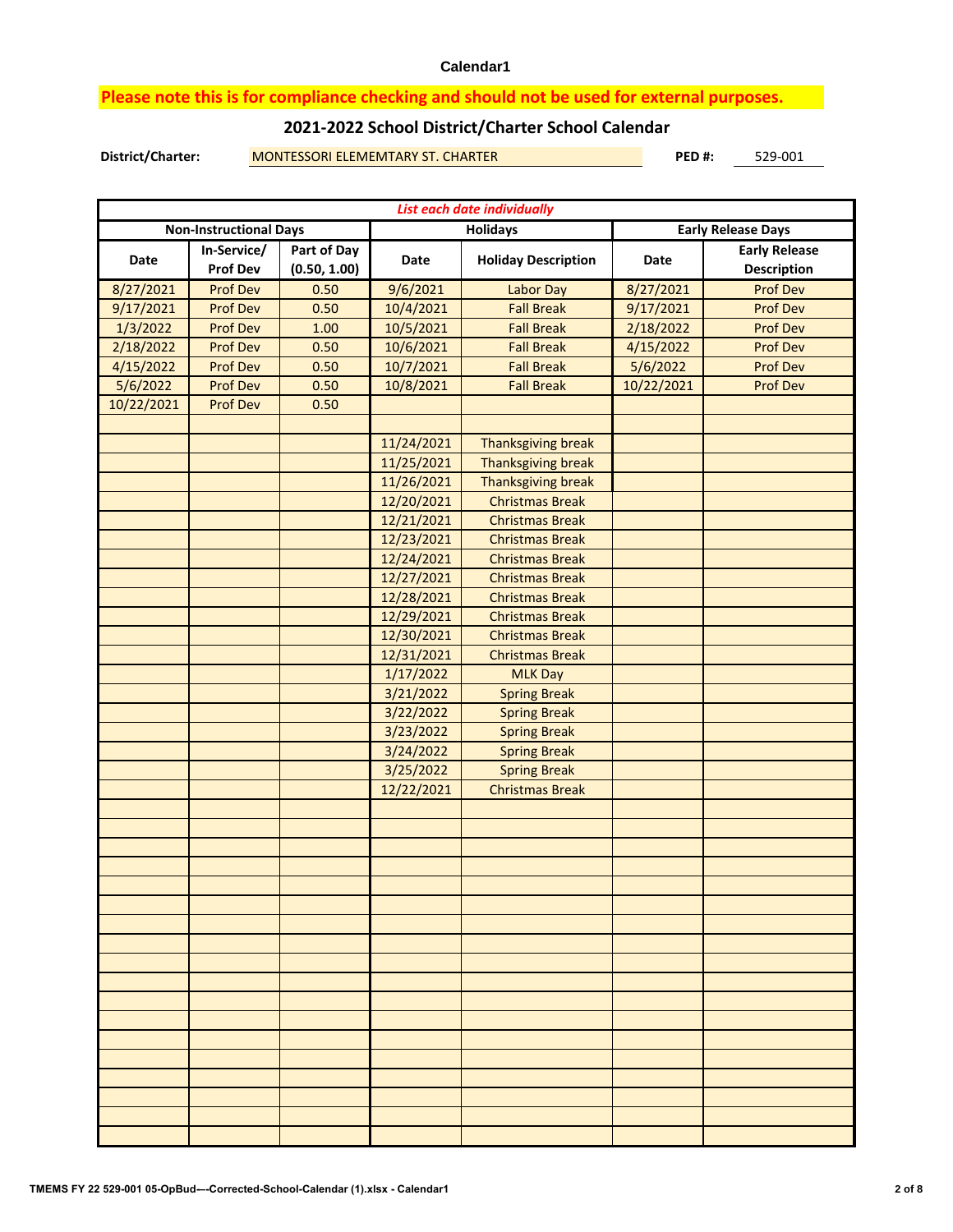### **Please note this is for compliance checking and should not be used for external purposes.**

### **2021-2022 School District/Charter School Calendar**

**District/Charter: PED #:** MONTESSORI ELEMEMTARY ST. CHARTER 529-001

|                                  |      |    |                |                          |                                                                                                                                                                                                                           |                  |              |                                    | 2021-2022               |                 |                                                                                                                                                                                                                                       |   |                         |           |                |                               |                 |                                            |                                                                                                                                       |
|----------------------------------|------|----|----------------|--------------------------|---------------------------------------------------------------------------------------------------------------------------------------------------------------------------------------------------------------------------|------------------|--------------|------------------------------------|-------------------------|-----------------|---------------------------------------------------------------------------------------------------------------------------------------------------------------------------------------------------------------------------------------|---|-------------------------|-----------|----------------|-------------------------------|-----------------|--------------------------------------------|---------------------------------------------------------------------------------------------------------------------------------------|
| July '21                         |      |    |                |                          |                                                                                                                                                                                                                           |                  | August '21   |                                    |                         | September '21   |                                                                                                                                                                                                                                       |   |                         |           |                |                               |                 |                                            |                                                                                                                                       |
| S                                | М    | T. | W              | T                        | F<br>S                                                                                                                                                                                                                    | S                | М            | T                                  | W                       | T               | F<br>S                                                                                                                                                                                                                                | S |                         | M         | т              | W                             | T               | F                                          | S                                                                                                                                     |
|                                  |      |    |                | $\mathtt{\textbf{1}}$    | Ĩ.<br>$\mathbf{2}$                                                                                                                                                                                                        | K)               |              | 2                                  | 3<br>4                  | 5               | 6<br>en de la composició de la composició de la composició de la composició de la composició de la composició de la<br>Del composició de la composició de la composició de la composició de la composició de la composició de la comp |   |                         |           |                | 1                             | $\overline{2}$  | $\overline{3}$                             | n.                                                                                                                                    |
| U,                               | 5    | 6  | 7              | 8                        | ц.<br>9                                                                                                                                                                                                                   | 1                |              | 9<br>10                            | 11                      | 12              | 13<br>XB.                                                                                                                                                                                                                             |   | e.<br>Ma                | 6         | 7              | 8                             | 9               | 10                                         | <u>stari</u>                                                                                                                          |
| asiasi i                         | $+2$ | 43 | 44             | 15                       | X.<br>46                                                                                                                                                                                                                  | X.               | 16           | 17                                 | 18                      | 19              | Ź.<br>20                                                                                                                                                                                                                              |   | K)                      | 13        | 14             | 15                            | 16              | 17                                         | B                                                                                                                                     |
| XS.                              | 49   | 20 | 24             | 22                       | n di<br>23                                                                                                                                                                                                                | <u>ma</u>        | 23           | 24                                 | 25                      | 26              | 27<br>28                                                                                                                                                                                                                              |   | B                       | 20        | 21             | 22                            | 23              | 24                                         | z.                                                                                                                                    |
| en die gewone<br>Geboortes       | 26   | 27 | 28             | 29                       | 30<br>i Siri                                                                                                                                                                                                              | 28               | 30           | 31                                 |                         |                 |                                                                                                                                                                                                                                       |   | 28                      | 27        | 28             | 29                            | 30              |                                            |                                                                                                                                       |
| Jul. Instructional Days          |      |    |                |                          | 4.00                                                                                                                                                                                                                      |                  |              |                                    | Aug. Instructional Days |                 | 21.50                                                                                                                                                                                                                                 |   |                         |           |                | Sep. Instructional Days       |                 | 20.50                                      |                                                                                                                                       |
| <b>Non-Instructional Days</b>    |      |    |                |                          | 0.00                                                                                                                                                                                                                      |                  |              |                                    | Non-Instructional Days  |                 | 0.50                                                                                                                                                                                                                                  |   |                         |           |                | <b>Non-Instructional Days</b> |                 | 0.50                                       |                                                                                                                                       |
|                                  |      |    | October '21    |                          |                                                                                                                                                                                                                           |                  |              |                                    | November '21            |                 |                                                                                                                                                                                                                                       |   |                         |           |                | December '21                  |                 |                                            |                                                                                                                                       |
| S                                | М    | T  | W              | T                        | F<br>S                                                                                                                                                                                                                    | S                | M            | T                                  | W                       | T               | F<br>$\overline{\mathsf{s}}$                                                                                                                                                                                                          | S |                         | M         | Т              | W                             | T               | F                                          | S                                                                                                                                     |
|                                  |      |    |                |                          | en de la componenta de la componenta de la componenta de la componenta de la componenta de la compo<br>Campo de la componenta de la componenta de la componenta de la componenta de la componenta de la componenta d<br>1 |                  |              | 1                                  | 3<br>$\overline{2}$     | 4               | K.<br>5                                                                                                                                                                                                                               |   |                         |           |                | $\mathbf{1}$                  | 2               | $\mathbf{3}$                               | Ä                                                                                                                                     |
| er<br>B                          | 4    | 5  | 6              | $\overline{\phantom{a}}$ | S<br>8                                                                                                                                                                                                                    | N.               |              | 8                                  | 9<br>10                 | 11              | 12<br>×,                                                                                                                                                                                                                              |   | e.<br>Ma                | 6         | 7              | 8                             | 9               | 10                                         | <u>Ma</u>                                                                                                                             |
| 28                               | 11   | 12 | 13             | 14                       | X.<br>15                                                                                                                                                                                                                  | XA               | 15           | 16                                 | 17                      | 18              | Z,<br>19                                                                                                                                                                                                                              |   | <u>M</u>                | 13        | 14             | 15                            | 16              | 17                                         | B                                                                                                                                     |
| s W                              | 18   | 19 | 20             | 21                       | e.<br>22                                                                                                                                                                                                                  | 77.              | 22           | 23                                 | 24                      | 25              | 26<br>T.                                                                                                                                                                                                                              |   | ×                       | 20        | 21             | 22                            | 23              | 24                                         | n Sa                                                                                                                                  |
| VI.<br>B.                        | 25   | 26 | 27             | 28                       | 29<br>78.                                                                                                                                                                                                                 | 28               | 29           | 30                                 |                         |                 |                                                                                                                                                                                                                                       |   | 28                      | 27        | 28             | 29                            | 30              | 31                                         |                                                                                                                                       |
| Oct. Instructional Days          |      |    |                |                          | 15.50                                                                                                                                                                                                                     |                  |              |                                    | Nov. Instructional Days |                 | 19.00                                                                                                                                                                                                                                 |   |                         |           |                | Dec. Instructional Days       |                 | 13.00                                      |                                                                                                                                       |
| <b>Non-Instructional Days</b>    |      |    |                |                          | 0.50                                                                                                                                                                                                                      |                  |              |                                    | Non-Instructional Days  |                 | 0.00                                                                                                                                                                                                                                  |   |                         |           |                | <b>Non-Instructional Days</b> |                 | 0.00                                       |                                                                                                                                       |
|                                  |      |    | January '22    |                          |                                                                                                                                                                                                                           |                  |              |                                    | February '22            |                 |                                                                                                                                                                                                                                       |   |                         |           |                | March '22                     |                 |                                            |                                                                                                                                       |
| S                                | М    | T  | W              | т                        | F<br>S                                                                                                                                                                                                                    | S                | M            | т                                  | W                       | T               | F<br>S                                                                                                                                                                                                                                | S |                         | М         | Т              | W                             | T               | F                                          | S                                                                                                                                     |
|                                  |      |    |                |                          | X                                                                                                                                                                                                                         |                  |              |                                    | $\overline{2}$<br>1     | 3               | y.<br>4                                                                                                                                                                                                                               |   |                         |           | $\mathbf{1}$   | $\overline{2}$                | 3               | $\overline{4}$                             | en de la componenta<br>Componenta de la componenta de la componenta de la componenta de la componenta de la componenta de la componen |
| Ÿ,                               | 3    | 4  | 5              | 6                        | Š<br>7                                                                                                                                                                                                                    | K.               |              | 7                                  | 8<br>9                  | 10              | <u>sa</u><br>11                                                                                                                                                                                                                       |   | Ķ,                      | 7         | 8              | 9                             | 10              | 11                                         | <b>Side</b>                                                                                                                           |
| X)                               | 10   | 11 | 12             | 13                       | X.<br>14                                                                                                                                                                                                                  | XB.              | 14           | 15                                 | 16                      | 17              | 18<br>B                                                                                                                                                                                                                               |   | <u>ren</u>              | 14        | 15             | 16                            | 17              | 18                                         | ×                                                                                                                                     |
| X.                               | 17   | 18 | 19             | 20                       | ,<br>21                                                                                                                                                                                                                   | 20               | 21           | 22                                 | 23                      | 24              | 25<br>Z,                                                                                                                                                                                                                              |   | $\overline{\mathbf{z}}$ | 21        | 22             | 23                            | 24              | 25                                         | X.                                                                                                                                    |
| <u>n is</u>                      | 24   | 25 | 26             | 27                       | zs<br>28                                                                                                                                                                                                                  | m                | 28           |                                    |                         |                 |                                                                                                                                                                                                                                       |   | <u>m</u>                | 28        | 29             | 30                            | 31              |                                            |                                                                                                                                       |
| 30                               | 31   |    |                |                          |                                                                                                                                                                                                                           |                  |              |                                    |                         |                 |                                                                                                                                                                                                                                       |   |                         |           |                |                               |                 |                                            |                                                                                                                                       |
| Jan. Instructional Days          |      |    |                |                          | 19.00                                                                                                                                                                                                                     |                  |              |                                    | Feb. Instructional Days |                 | 19.50                                                                                                                                                                                                                                 |   |                         |           |                | Mar. Instructional Days       |                 | 18.00                                      |                                                                                                                                       |
| Non-Instructional Days           |      |    |                |                          | 1.00                                                                                                                                                                                                                      |                  |              |                                    | Non-Instructional Days  |                 | 0.50                                                                                                                                                                                                                                  |   |                         |           |                | <b>Non-Instructional Days</b> |                 | 0.00                                       |                                                                                                                                       |
| S                                | М    | T  | April '22<br>W | T                        | F<br>S                                                                                                                                                                                                                    | S                | M            | T                                  | <b>May '22</b><br>W     | T               | F<br>S                                                                                                                                                                                                                                | S |                         | М         | T              | June '22<br>W                 | T               | F                                          | S                                                                                                                                     |
|                                  |      |    |                |                          |                                                                                                                                                                                                                           |                  |              | $\overline{2}$                     | 4                       | $\overline{5}$  | $\boldsymbol{6}$<br>J.                                                                                                                                                                                                                |   |                         |           |                |                               |                 |                                            |                                                                                                                                       |
| N                                | 4    | 5  | 6              | 7                        | Ĩ.<br>1<br>en<br>Mo<br>8                                                                                                                                                                                                  | ,<br>Š,          |              | 9<br>10                            | 3<br>11                 | 12              | 13<br>na k                                                                                                                                                                                                                            |   | y.                      | 6         | 7              | $\overline{1}$<br>8           | 2<br>9          | $\overline{\mathbf{3}}$<br>$\overline{40}$ | A<br>X.                                                                                                                               |
| XX.                              | 11   | 12 | 13             | 14                       | 15<br>X.                                                                                                                                                                                                                  | sa.<br>Manazarta |              | 46 <sub>1</sub><br>$\overline{17}$ | 48                      | $\overline{49}$ | $\Omega$<br>y.                                                                                                                                                                                                                        |   | S                       | 13        | 14             | 15                            | 46              | 17                                         | Ħ                                                                                                                                     |
| KM).                             | 18   | 19 | 20             | 21                       | V.<br>22                                                                                                                                                                                                                  | n a              | 23.          | 24                                 | 25                      | <del>26</del>   | 28<br><del>27</del>                                                                                                                                                                                                                   |   | <u>na K</u>             | $2\theta$ | 2 <sub>1</sub> | 22                            | <del>23</del>   | 24                                         | nisa.<br>Manazarta                                                                                                                    |
| <u>Ma</u>                        | 25   | 26 | 27             | 28                       | 29<br>30                                                                                                                                                                                                                  | $\mathbf{r}$     | $30^{\circ}$ | 34                                 |                         |                 |                                                                                                                                                                                                                                       |   | 25                      | 27        | 28             | <del>29</del>                 | $\overline{30}$ |                                            |                                                                                                                                       |
|                                  |      |    |                |                          |                                                                                                                                                                                                                           |                  |              |                                    |                         |                 |                                                                                                                                                                                                                                       |   |                         |           |                |                               |                 |                                            |                                                                                                                                       |
| Apr. Instructional Days          |      |    |                |                          | 20.50                                                                                                                                                                                                                     |                  |              |                                    | May Instructional Days  |                 | 9.50                                                                                                                                                                                                                                  |   |                         |           |                | Jun. Instructional Days       |                 | 0.00                                       |                                                                                                                                       |
| <b>Non-Instructional Days</b>    |      |    |                |                          | 0.50                                                                                                                                                                                                                      |                  |              |                                    | Non-Instructional Days  |                 | 0.50                                                                                                                                                                                                                                  |   |                         |           |                | <b>Non-Instructional Days</b> |                 | 0.00                                       |                                                                                                                                       |
| <b>Total Instructional Days:</b> |      |    |                |                          |                                                                                                                                                                                                                           | 180.00           |              |                                    |                         |                 | <b>Total Non-Instructional Days:</b>                                                                                                                                                                                                  |   |                         |           |                |                               | 4.00            |                                            |                                                                                                                                       |

**2021-2022 Membership Reporting Dates** October 13, 2021 December 1, 2021 February 9, 2022  $\overline{(40 \text{ Day})}$ (80 Day) (120 Day) 1st Reporting Period 2nd Reporting Period 3rd Reporting Period 2nd Wednesday in October December 1 or 1st working day in December 2nd Wednesday in February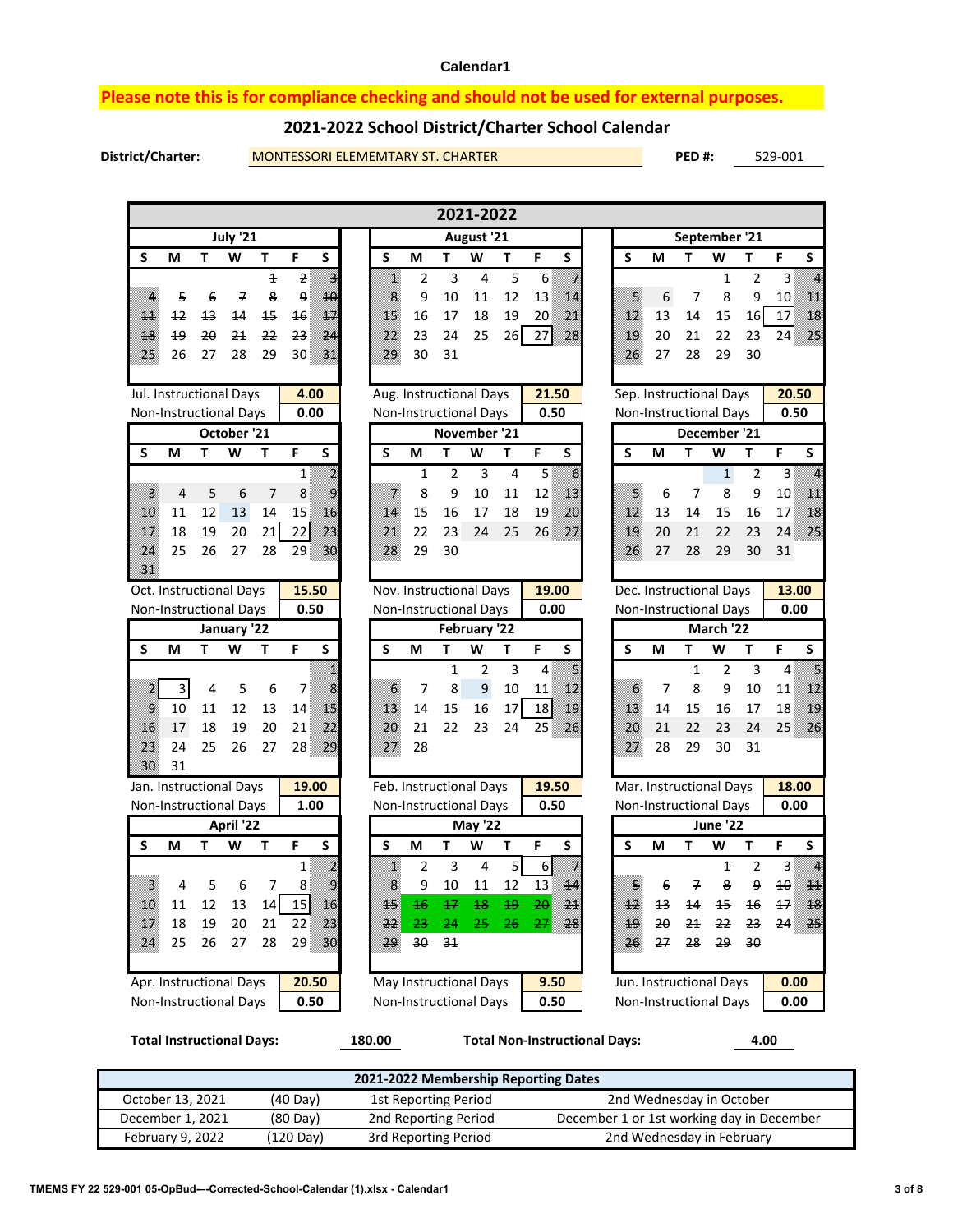| District/Charter:<br>MONTESSORI ELEMEMTARY ST. CHARTER<br>PED#:<br>529-001                           |                                                                                                                                              |                                                                                                                                                  |                                                                                                                                                     |                                                                                                                                              |                                                                                                                                                                                                                                                                                                                                                                                                                              |                                                                                                                                                                                                                                                                                                                                                                      |  |  |  |  |  |
|------------------------------------------------------------------------------------------------------|----------------------------------------------------------------------------------------------------------------------------------------------|--------------------------------------------------------------------------------------------------------------------------------------------------|-----------------------------------------------------------------------------------------------------------------------------------------------------|----------------------------------------------------------------------------------------------------------------------------------------------|------------------------------------------------------------------------------------------------------------------------------------------------------------------------------------------------------------------------------------------------------------------------------------------------------------------------------------------------------------------------------------------------------------------------------|----------------------------------------------------------------------------------------------------------------------------------------------------------------------------------------------------------------------------------------------------------------------------------------------------------------------------------------------------------------------|--|--|--|--|--|
|                                                                                                      |                                                                                                                                              |                                                                                                                                                  |                                                                                                                                                     |                                                                                                                                              |                                                                                                                                                                                                                                                                                                                                                                                                                              |                                                                                                                                                                                                                                                                                                                                                                      |  |  |  |  |  |
| 2020-2021 Total Instructional Days:<br>180.00<br>190.00                                              |                                                                                                                                              |                                                                                                                                                  |                                                                                                                                                     |                                                                                                                                              |                                                                                                                                                                                                                                                                                                                                                                                                                              |                                                                                                                                                                                                                                                                                                                                                                      |  |  |  |  |  |
| (Instructional Days and Additional ELTP Days District or Charter had for the 2020-2021 School Year.) |                                                                                                                                              |                                                                                                                                                  |                                                                                                                                                     |                                                                                                                                              |                                                                                                                                                                                                                                                                                                                                                                                                                              |                                                                                                                                                                                                                                                                                                                                                                      |  |  |  |  |  |
| 2021-2022 Total Base Instructional Days:                                                             |                                                                                                                                              |                                                                                                                                                  |                                                                                                                                                     |                                                                                                                                              |                                                                                                                                                                                                                                                                                                                                                                                                                              |                                                                                                                                                                                                                                                                                                                                                                      |  |  |  |  |  |
| (Does not include In-Service/Professional Development Days, Holidays, ELTP Days, or K5+ Days)        |                                                                                                                                              |                                                                                                                                                  |                                                                                                                                                     |                                                                                                                                              |                                                                                                                                                                                                                                                                                                                                                                                                                              |                                                                                                                                                                                                                                                                                                                                                                      |  |  |  |  |  |
|                                                                                                      |                                                                                                                                              |                                                                                                                                                  |                                                                                                                                                     |                                                                                                                                              |                                                                                                                                                                                                                                                                                                                                                                                                                              |                                                                                                                                                                                                                                                                                                                                                                      |  |  |  |  |  |
| 4.00<br>2021-2022 Total Non-Instructional Days:                                                      |                                                                                                                                              |                                                                                                                                                  |                                                                                                                                                     |                                                                                                                                              |                                                                                                                                                                                                                                                                                                                                                                                                                              |                                                                                                                                                                                                                                                                                                                                                                      |  |  |  |  |  |
|                                                                                                      |                                                                                                                                              |                                                                                                                                                  |                                                                                                                                                     |                                                                                                                                              |                                                                                                                                                                                                                                                                                                                                                                                                                              |                                                                                                                                                                                                                                                                                                                                                                      |  |  |  |  |  |
|                                                                                                      |                                                                                                                                              |                                                                                                                                                  |                                                                                                                                                     |                                                                                                                                              |                                                                                                                                                                                                                                                                                                                                                                                                                              |                                                                                                                                                                                                                                                                                                                                                                      |  |  |  |  |  |
|                                                                                                      |                                                                                                                                              |                                                                                                                                                  |                                                                                                                                                     |                                                                                                                                              |                                                                                                                                                                                                                                                                                                                                                                                                                              |                                                                                                                                                                                                                                                                                                                                                                      |  |  |  |  |  |
|                                                                                                      |                                                                                                                                              |                                                                                                                                                  |                                                                                                                                                     |                                                                                                                                              |                                                                                                                                                                                                                                                                                                                                                                                                                              |                                                                                                                                                                                                                                                                                                                                                                      |  |  |  |  |  |
|                                                                                                      |                                                                                                                                              |                                                                                                                                                  |                                                                                                                                                     |                                                                                                                                              |                                                                                                                                                                                                                                                                                                                                                                                                                              |                                                                                                                                                                                                                                                                                                                                                                      |  |  |  |  |  |
|                                                                                                      |                                                                                                                                              |                                                                                                                                                  |                                                                                                                                                     |                                                                                                                                              |                                                                                                                                                                                                                                                                                                                                                                                                                              |                                                                                                                                                                                                                                                                                                                                                                      |  |  |  |  |  |
|                                                                                                      |                                                                                                                                              |                                                                                                                                                  |                                                                                                                                                     |                                                                                                                                              |                                                                                                                                                                                                                                                                                                                                                                                                                              |                                                                                                                                                                                                                                                                                                                                                                      |  |  |  |  |  |
|                                                                                                      |                                                                                                                                              |                                                                                                                                                  |                                                                                                                                                     |                                                                                                                                              |                                                                                                                                                                                                                                                                                                                                                                                                                              |                                                                                                                                                                                                                                                                                                                                                                      |  |  |  |  |  |
|                                                                                                      |                                                                                                                                              |                                                                                                                                                  |                                                                                                                                                     |                                                                                                                                              |                                                                                                                                                                                                                                                                                                                                                                                                                              |                                                                                                                                                                                                                                                                                                                                                                      |  |  |  |  |  |
|                                                                                                      |                                                                                                                                              |                                                                                                                                                  |                                                                                                                                                     |                                                                                                                                              |                                                                                                                                                                                                                                                                                                                                                                                                                              |                                                                                                                                                                                                                                                                                                                                                                      |  |  |  |  |  |
|                                                                                                      | hours                                                                                                                                        | minutes                                                                                                                                          |                                                                                                                                                     |                                                                                                                                              |                                                                                                                                                                                                                                                                                                                                                                                                                              | minutes                                                                                                                                                                                                                                                                                                                                                              |  |  |  |  |  |
|                                                                                                      |                                                                                                                                              |                                                                                                                                                  |                                                                                                                                                     |                                                                                                                                              |                                                                                                                                                                                                                                                                                                                                                                                                                              | minutes<br>minutes                                                                                                                                                                                                                                                                                                                                                   |  |  |  |  |  |
| Grade 2:                                                                                             |                                                                                                                                              | minutes                                                                                                                                          |                                                                                                                                                     |                                                                                                                                              |                                                                                                                                                                                                                                                                                                                                                                                                                              | minutes                                                                                                                                                                                                                                                                                                                                                              |  |  |  |  |  |
| Grade 3:                                                                                             |                                                                                                                                              | minutes                                                                                                                                          | Grade 10:<br>hours<br>minutes                                                                                                                       |                                                                                                                                              |                                                                                                                                                                                                                                                                                                                                                                                                                              |                                                                                                                                                                                                                                                                                                                                                                      |  |  |  |  |  |
| Grade 4:                                                                                             |                                                                                                                                              | minutes                                                                                                                                          | Grade 11:<br>hours                                                                                                                                  |                                                                                                                                              |                                                                                                                                                                                                                                                                                                                                                                                                                              | minutes                                                                                                                                                                                                                                                                                                                                                              |  |  |  |  |  |
| Grade 5:                                                                                             | hours                                                                                                                                        | minutes                                                                                                                                          |                                                                                                                                                     |                                                                                                                                              |                                                                                                                                                                                                                                                                                                                                                                                                                              | minutes                                                                                                                                                                                                                                                                                                                                                              |  |  |  |  |  |
|                                                                                                      |                                                                                                                                              |                                                                                                                                                  |                                                                                                                                                     |                                                                                                                                              |                                                                                                                                                                                                                                                                                                                                                                                                                              |                                                                                                                                                                                                                                                                                                                                                                      |  |  |  |  |  |
|                                                                                                      |                                                                                                                                              |                                                                                                                                                  |                                                                                                                                                     |                                                                                                                                              |                                                                                                                                                                                                                                                                                                                                                                                                                              |                                                                                                                                                                                                                                                                                                                                                                      |  |  |  |  |  |
|                                                                                                      |                                                                                                                                              |                                                                                                                                                  |                                                                                                                                                     |                                                                                                                                              |                                                                                                                                                                                                                                                                                                                                                                                                                              |                                                                                                                                                                                                                                                                                                                                                                      |  |  |  |  |  |
|                                                                                                      |                                                                                                                                              |                                                                                                                                                  | Dates                                                                                                                                               |                                                                                                                                              |                                                                                                                                                                                                                                                                                                                                                                                                                              |                                                                                                                                                                                                                                                                                                                                                                      |  |  |  |  |  |
|                                                                                                      | 7/30/2021                                                                                                                                    | 2/11/2022                                                                                                                                        | 9/23/2021                                                                                                                                           | 7/27/202                                                                                                                                     |                                                                                                                                                                                                                                                                                                                                                                                                                              |                                                                                                                                                                                                                                                                                                                                                                      |  |  |  |  |  |
|                                                                                                      |                                                                                                                                              |                                                                                                                                                  |                                                                                                                                                     |                                                                                                                                              |                                                                                                                                                                                                                                                                                                                                                                                                                              |                                                                                                                                                                                                                                                                                                                                                                      |  |  |  |  |  |
|                                                                                                      |                                                                                                                                              |                                                                                                                                                  |                                                                                                                                                     |                                                                                                                                              |                                                                                                                                                                                                                                                                                                                                                                                                                              |                                                                                                                                                                                                                                                                                                                                                                      |  |  |  |  |  |
|                                                                                                      |                                                                                                                                              |                                                                                                                                                  |                                                                                                                                                     | 11/16/2021                                                                                                                                   |                                                                                                                                                                                                                                                                                                                                                                                                                              |                                                                                                                                                                                                                                                                                                                                                                      |  |  |  |  |  |
|                                                                                                      |                                                                                                                                              |                                                                                                                                                  |                                                                                                                                                     |                                                                                                                                              |                                                                                                                                                                                                                                                                                                                                                                                                                              |                                                                                                                                                                                                                                                                                                                                                                      |  |  |  |  |  |
|                                                                                                      | 9/24/2021<br>10/8/2021                                                                                                                       | 4/8/2022<br>4/22/2022                                                                                                                            |                                                                                                                                                     | 12/14/2021                                                                                                                                   |                                                                                                                                                                                                                                                                                                                                                                                                                              |                                                                                                                                                                                                                                                                                                                                                                      |  |  |  |  |  |
|                                                                                                      | 10/22/2021                                                                                                                                   | 5/6/2022                                                                                                                                         |                                                                                                                                                     | 1/25/2022                                                                                                                                    |                                                                                                                                                                                                                                                                                                                                                                                                                              |                                                                                                                                                                                                                                                                                                                                                                      |  |  |  |  |  |
|                                                                                                      | 11/5/2021                                                                                                                                    | 5/20/2022                                                                                                                                        |                                                                                                                                                     | 2/22/2022                                                                                                                                    |                                                                                                                                                                                                                                                                                                                                                                                                                              |                                                                                                                                                                                                                                                                                                                                                                      |  |  |  |  |  |
|                                                                                                      | 11/19/2021                                                                                                                                   | 6/10/2022                                                                                                                                        |                                                                                                                                                     | 3/29/2022                                                                                                                                    |                                                                                                                                                                                                                                                                                                                                                                                                                              |                                                                                                                                                                                                                                                                                                                                                                      |  |  |  |  |  |
|                                                                                                      | 12/3/2021<br>12/17/2021                                                                                                                      | 6/24/2022<br>7/8/2022                                                                                                                            |                                                                                                                                                     | 4/26/2022<br>5/24/2022                                                                                                                       |                                                                                                                                                                                                                                                                                                                                                                                                                              |                                                                                                                                                                                                                                                                                                                                                                      |  |  |  |  |  |
|                                                                                                      | 2021-2022 Total ELTP Days:<br>2021-2022 Total K5+ Days:<br>Half-Day Kindergarten:<br>Full-Day Kindergarten:<br>6<br><b>Report Card Dates</b> | 2021-2022 Total Teacher Contract Days:<br>hours<br>Grade 1: 6 hours<br>6 hours<br>6 hours<br>6 hours<br>6<br>7/13/2021<br>7/27/2021<br>9/10/2021 | <b>BASE INSTRUCTIONAL DAYS</b><br>30<br>minutes<br>30<br>minutes<br>30<br>30<br>30<br>30<br><b>Pay Dates</b><br>2/25/2022<br>3/11/2022<br>3/25/2022 | 180.00<br>184.00<br>10.00<br>0.00<br>List each date individually<br><b>Parent Teacher</b><br>Conference<br>9/24/2021<br>4/7/2022<br>4/8/2022 | 2021-2022 School District/Charter School Calendar<br>(Only includes the Total Instructional Days and Non-Instructional Days.)<br>(Only includes additional Instructional Days implemented for ELTP.)<br>(Only includes additional Instructional Days implemented for K5+.)<br><b>Indicate Instructional Hours for Each Grade</b><br>Grade 6: $\overline{7}$<br>Grade 9:<br>Grade 12:<br>8/24/2021<br>9/28/2021<br>10/26/2021 | Please note this is for compliance checking and should not be used for external purposes.<br><b>ADDITIONAL ELTP INSTRUCTIONAL DAYS</b><br>(Includes In-Service/Professional Development Days; does not include Instructional Days, Holidays, ELTP Days or K5+ Days)<br>hours<br>Grade 7: 7 hours<br>Grade 8: 7 hours<br>hours<br>hours<br><b>Board Meeting Dates</b> |  |  |  |  |  |

1/28/2022

1/14/2022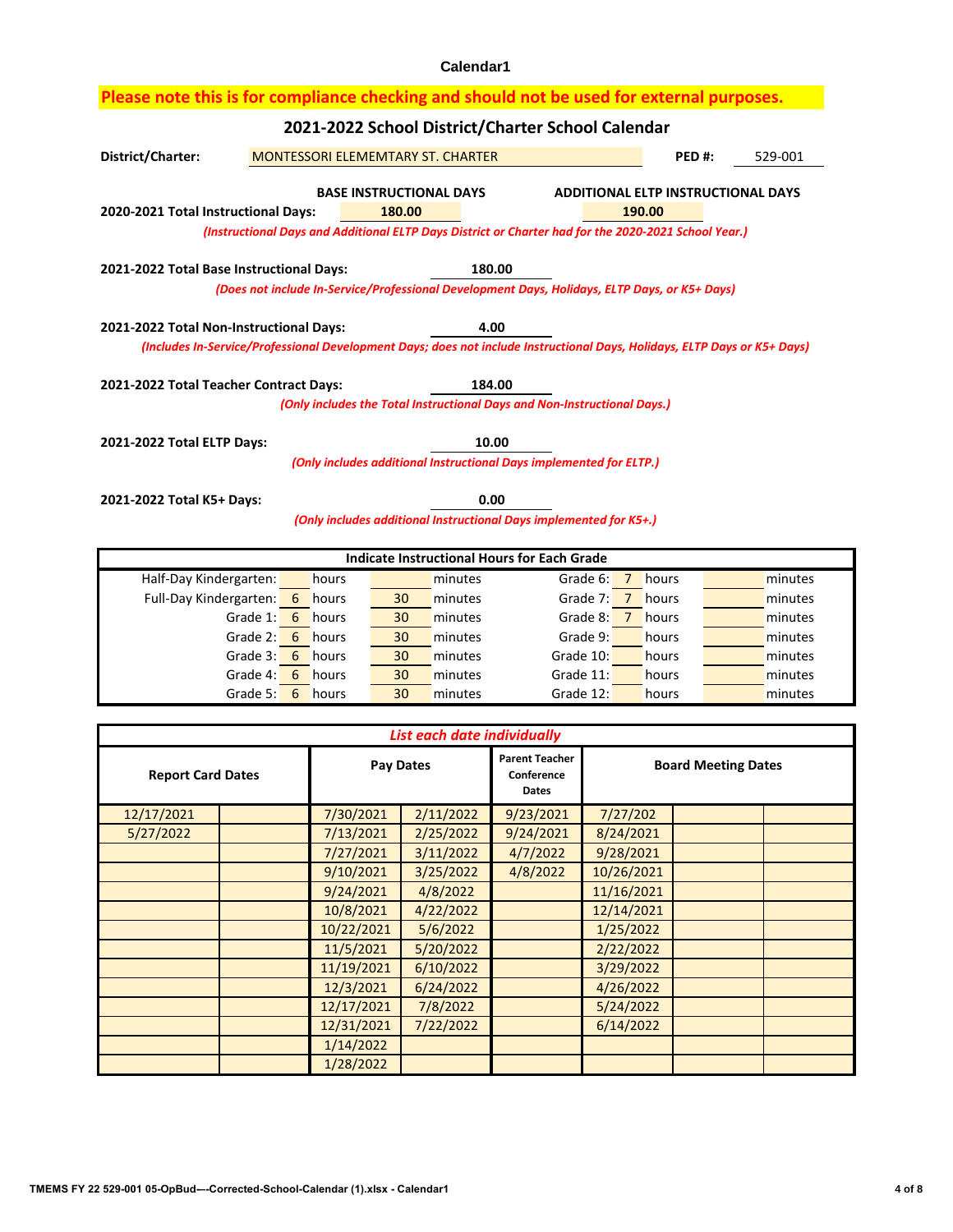### **Please note this is for compliance checking and should not be used for external purposes.**

### **2021-2022 School District/Charter School Calendar**

**District/Charter: PED #:** MONTESSORI ELEMEMTARY ST. CHARTER 529-001

|                      | List ALL School Sites and School Location Codes Complying with this Calendar |                  |                    |                  |                    |  |  |  |  |  |
|----------------------|------------------------------------------------------------------------------|------------------|--------------------|------------------|--------------------|--|--|--|--|--|
| <b>Location Code</b> | <b>School Name</b>                                                           | Location<br>Code | <b>School Name</b> | Location<br>Code | <b>School Name</b> |  |  |  |  |  |
| 529001               | ne Mintessori elementary Scho                                                |                  |                    |                  |                    |  |  |  |  |  |
|                      |                                                                              |                  |                    |                  |                    |  |  |  |  |  |
|                      |                                                                              |                  |                    |                  |                    |  |  |  |  |  |
|                      |                                                                              |                  |                    |                  |                    |  |  |  |  |  |
|                      |                                                                              |                  |                    |                  |                    |  |  |  |  |  |
|                      |                                                                              |                  |                    |                  |                    |  |  |  |  |  |
|                      |                                                                              |                  |                    |                  |                    |  |  |  |  |  |
|                      |                                                                              |                  |                    |                  |                    |  |  |  |  |  |
|                      |                                                                              |                  |                    |                  |                    |  |  |  |  |  |
|                      |                                                                              |                  |                    |                  |                    |  |  |  |  |  |
|                      |                                                                              |                  |                    |                  |                    |  |  |  |  |  |
|                      |                                                                              |                  |                    |                  |                    |  |  |  |  |  |
|                      |                                                                              |                  |                    |                  |                    |  |  |  |  |  |
|                      |                                                                              |                  |                    |                  |                    |  |  |  |  |  |
|                      |                                                                              |                  |                    |                  |                    |  |  |  |  |  |
|                      |                                                                              |                  |                    |                  |                    |  |  |  |  |  |
|                      |                                                                              |                  |                    |                  |                    |  |  |  |  |  |
|                      |                                                                              |                  |                    |                  |                    |  |  |  |  |  |
|                      |                                                                              |                  |                    |                  |                    |  |  |  |  |  |
|                      |                                                                              |                  |                    |                  |                    |  |  |  |  |  |
|                      |                                                                              |                  |                    |                  |                    |  |  |  |  |  |
|                      |                                                                              |                  |                    |                  |                    |  |  |  |  |  |
|                      |                                                                              |                  |                    |                  |                    |  |  |  |  |  |
|                      |                                                                              |                  |                    |                  |                    |  |  |  |  |  |
|                      |                                                                              |                  |                    |                  |                    |  |  |  |  |  |
|                      |                                                                              |                  |                    |                  |                    |  |  |  |  |  |
|                      |                                                                              |                  |                    |                  |                    |  |  |  |  |  |
|                      |                                                                              |                  |                    |                  |                    |  |  |  |  |  |
|                      |                                                                              |                  |                    |                  |                    |  |  |  |  |  |
|                      |                                                                              |                  |                    |                  |                    |  |  |  |  |  |
|                      |                                                                              |                  |                    |                  |                    |  |  |  |  |  |
|                      |                                                                              |                  |                    |                  |                    |  |  |  |  |  |
|                      |                                                                              |                  |                    |                  |                    |  |  |  |  |  |
|                      |                                                                              |                  |                    |                  |                    |  |  |  |  |  |
|                      |                                                                              |                  |                    |                  |                    |  |  |  |  |  |
|                      |                                                                              |                  |                    |                  |                    |  |  |  |  |  |
|                      |                                                                              |                  |                    |                  |                    |  |  |  |  |  |
|                      |                                                                              |                  |                    |                  |                    |  |  |  |  |  |
|                      |                                                                              |                  |                    |                  |                    |  |  |  |  |  |
|                      |                                                                              |                  |                    |                  |                    |  |  |  |  |  |
|                      |                                                                              |                  |                    |                  |                    |  |  |  |  |  |
|                      |                                                                              |                  |                    |                  |                    |  |  |  |  |  |
|                      |                                                                              |                  |                    |                  |                    |  |  |  |  |  |
|                      |                                                                              |                  |                    |                  |                    |  |  |  |  |  |
|                      |                                                                              |                  |                    |                  |                    |  |  |  |  |  |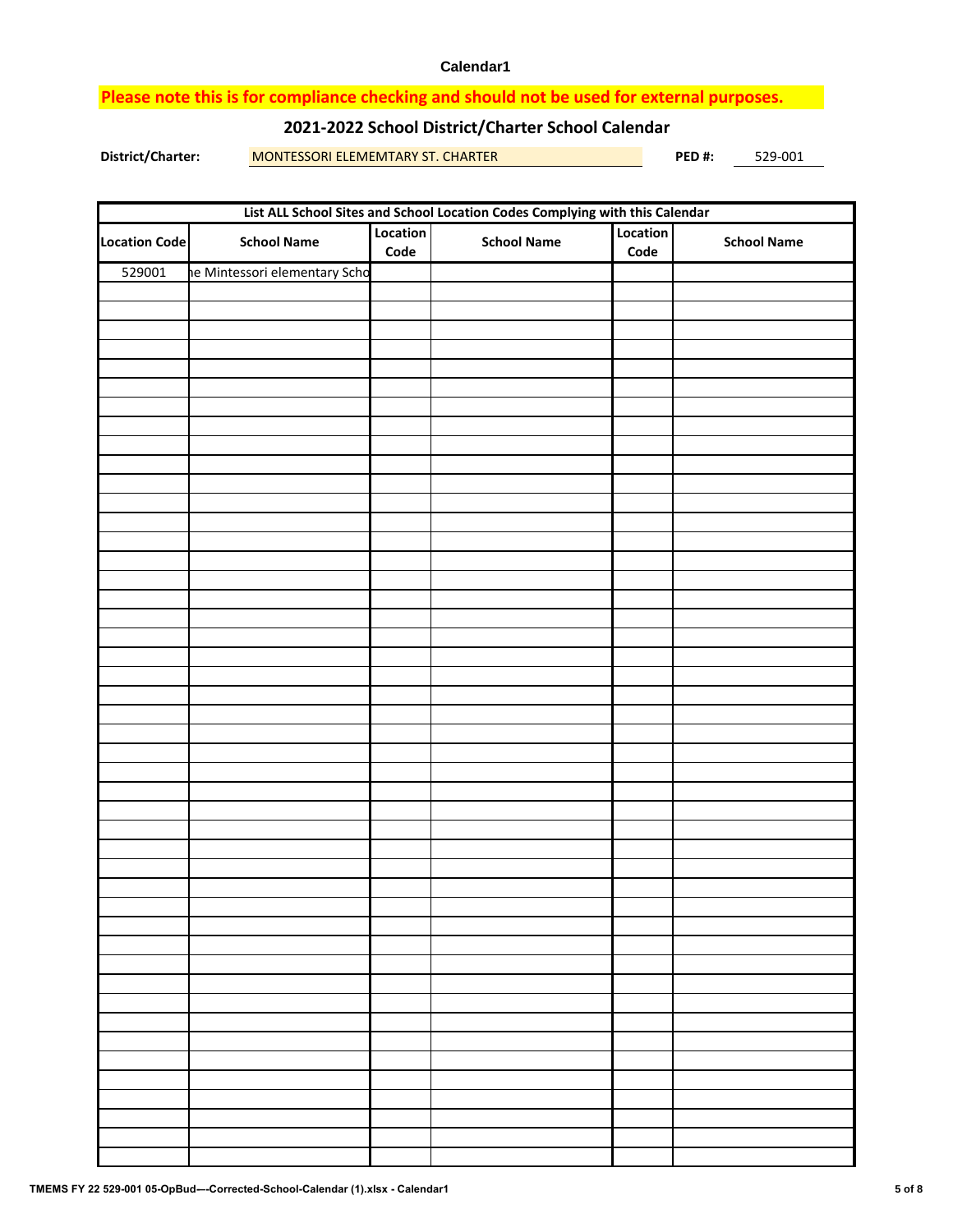## **Please note this is for compliance checking and should not be used for external purposes.**

## **2021-2022 School District/Charter School Calendar**

| District/Charter: |  | <b>MONTESSORI ELEMEMTARY ST. CHARTER</b> |  | PED#: | 529-001 |  |  |
|-------------------|--|------------------------------------------|--|-------|---------|--|--|
|                   |  |                                          |  |       |         |  |  |
|                   |  |                                          |  |       |         |  |  |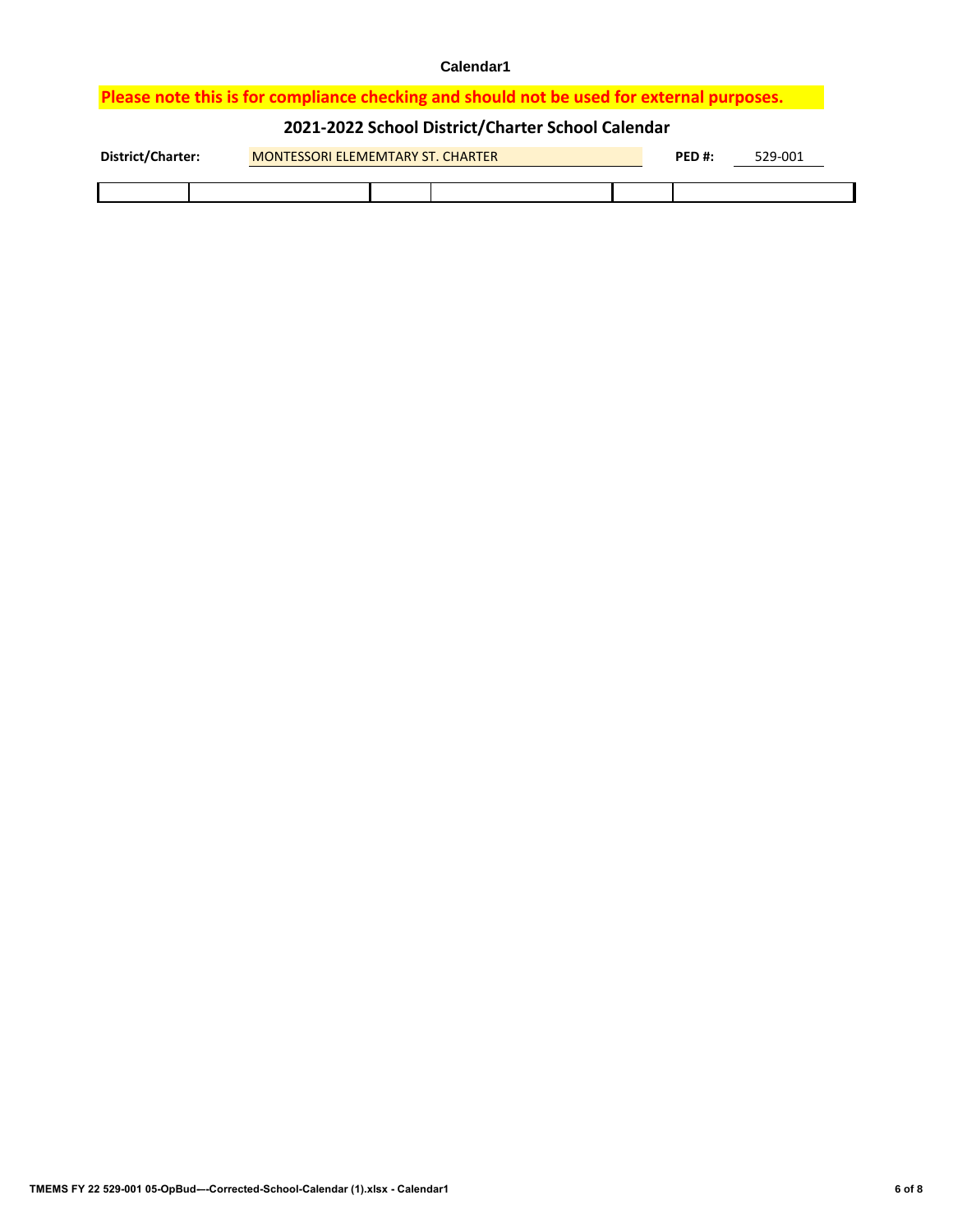### **Please note this is for compliance checking and should not be used for external purposes.**

# **2021-2022 School District/Charter School Calendar**

| District/Charter: | MONTESSORI ELEMEMTARY ST. CHARTER |  | PED#: | 529-001 |
|-------------------|-----------------------------------|--|-------|---------|
|                   |                                   |  |       |         |
|                   |                                   |  |       |         |
|                   |                                   |  |       |         |
|                   |                                   |  |       |         |
|                   |                                   |  |       |         |
|                   |                                   |  |       |         |
|                   |                                   |  |       |         |
|                   |                                   |  |       |         |
|                   |                                   |  |       |         |
|                   |                                   |  |       |         |
|                   |                                   |  |       |         |
|                   |                                   |  |       |         |
|                   |                                   |  |       |         |
|                   |                                   |  |       |         |
|                   |                                   |  |       |         |
|                   |                                   |  |       |         |
|                   |                                   |  |       |         |
|                   |                                   |  |       |         |
|                   |                                   |  |       |         |
|                   |                                   |  |       |         |
|                   |                                   |  |       |         |
|                   |                                   |  |       |         |
|                   |                                   |  |       |         |
|                   |                                   |  |       |         |
|                   |                                   |  |       |         |
|                   |                                   |  |       |         |
|                   |                                   |  |       |         |
|                   |                                   |  |       |         |
|                   |                                   |  |       |         |
|                   |                                   |  |       |         |
|                   |                                   |  |       |         |
|                   |                                   |  |       |         |
|                   |                                   |  |       |         |
|                   |                                   |  |       |         |
|                   |                                   |  |       |         |
|                   |                                   |  |       |         |
|                   |                                   |  |       |         |
|                   |                                   |  |       |         |
|                   |                                   |  |       |         |
|                   |                                   |  |       |         |
|                   |                                   |  |       |         |
|                   |                                   |  |       |         |
|                   |                                   |  |       |         |
|                   |                                   |  |       |         |
|                   |                                   |  |       |         |
|                   |                                   |  |       |         |
|                   |                                   |  |       |         |
|                   |                                   |  |       |         |
|                   |                                   |  |       |         |
|                   |                                   |  |       |         |
|                   |                                   |  |       |         |